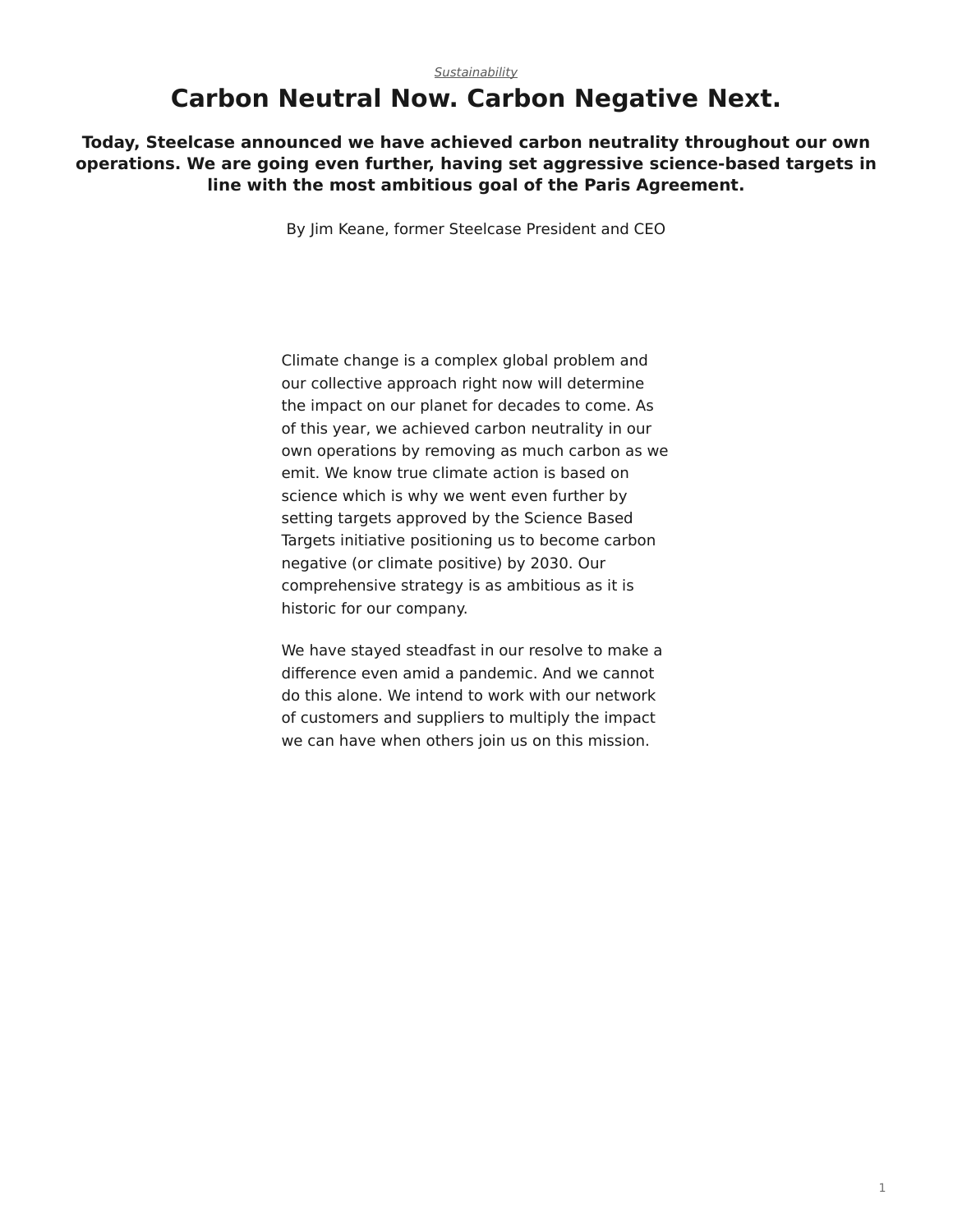### **BOLD GOALS**

Over the next decade, we will focus on significantly reducing emissions with targets that are in line with what climate science shows us is the rate needed to prevent the worst impacts of climate change. To accomplish this over the next decade, we plan to improve energy usage, reduce waste in our operations and align company behavior and decisions to support this strategy. Since most of our emissions are considered indirect, we will work with our suppliers to set their targets.

## **We intend to:**

Reduce absolute emissions from our operations by 50% by 2030.

Cut indirect emissions from business travel and waste generated in operations.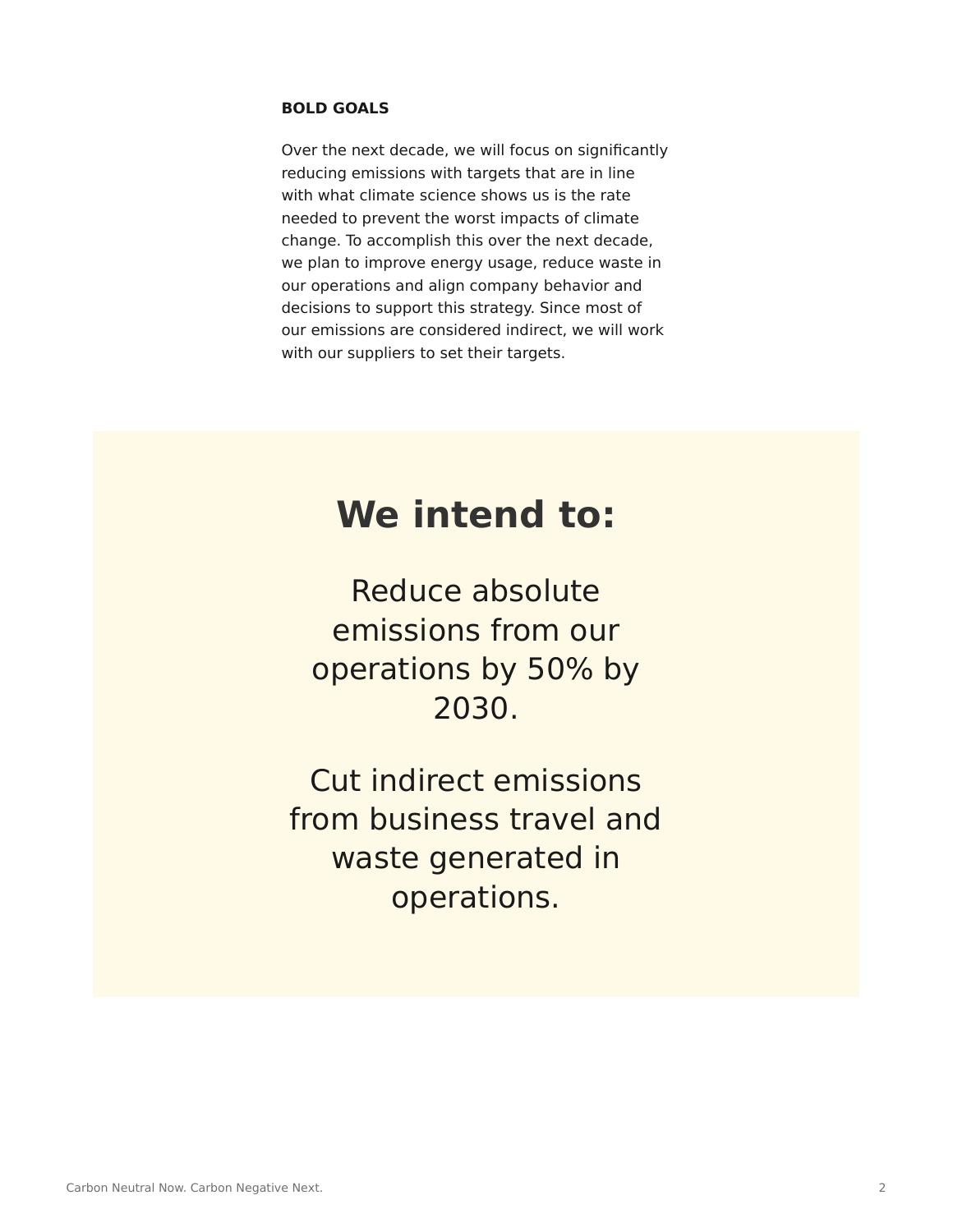Engage with suppliers to set their own sciencebased targets by 2025.

## **Read more specifics in the [sustainability](https://www.steelcase.com/eu-en/discover/steelcase/sustainability/) [section](https://www.steelcase.com/eu-en/discover/steelcase/sustainability/) of our website.**

Our goals place us in a group of fewer than 200 companies that have set science-based targets aligned with reducing greenhouse gas emissions to keep climate change at or below 1.5°C. By committing to aggressively cut emissions at this rate, we are aligned with the most ambitious temperature goal of the Paris Agreement.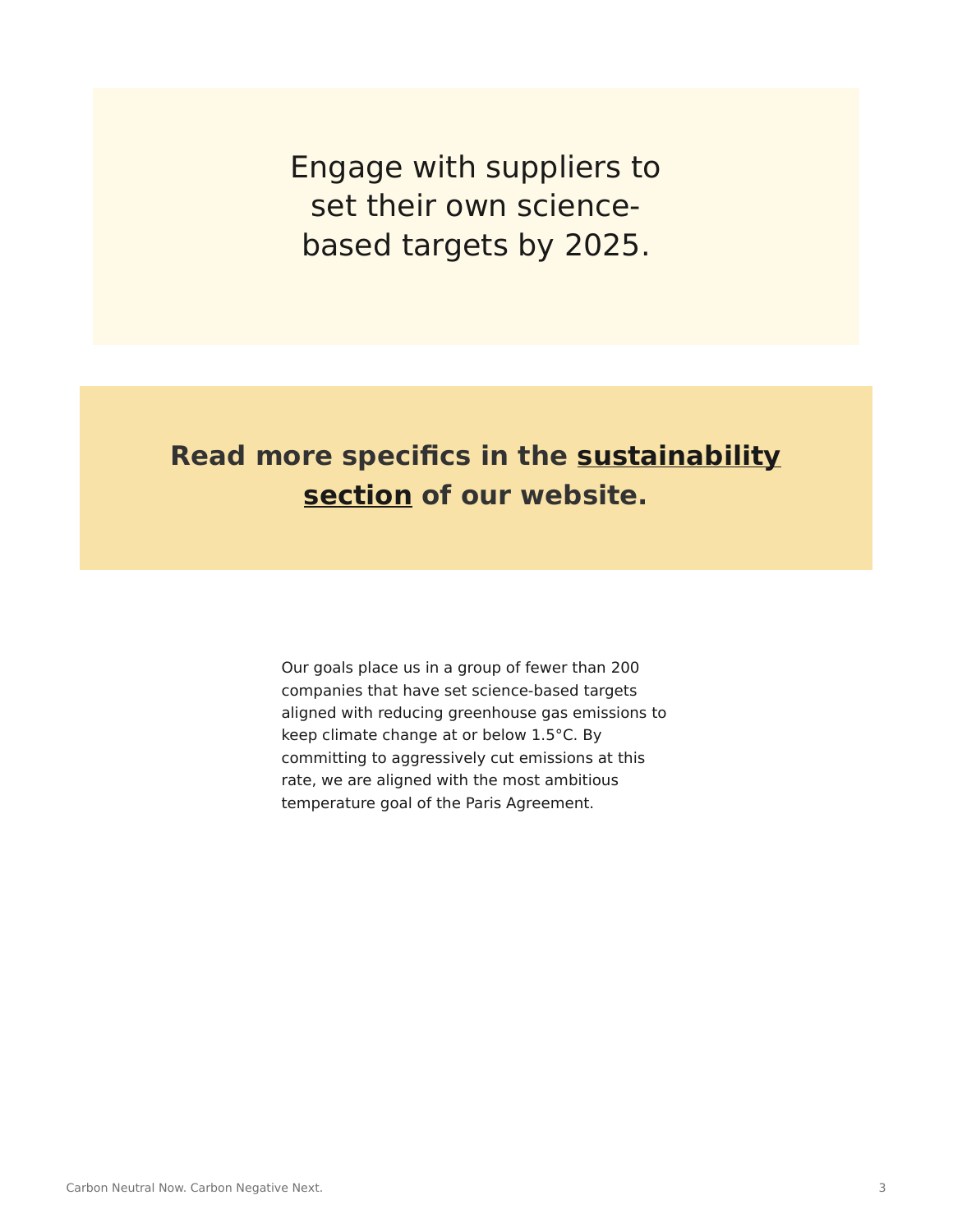The 1.5°C scenario may sound like a small number, but even a slight temperature change has a big impact. Our connected ecosystem means a change in temperature in one part of the world can create chaos in another. With a 1°C rise in temperatures, we've already seen human and business impacts from record-breaking storms, forest fires, heat waves and floods. Without action, there will be large-scale disruption and devastation to our communities, including coastal areas that could end up underwater or land-locked cities that could see massive migration.

#### **THE BUILT ENVIRONMENT**

We have an obligation and opportunity to lead in our industry. By 2060, it's projected the world will add 2.5 trillion feet of buildings\*. Since the built environment is already the largest contributor to greenhouse gas emissions, this will exacerbate an already serious issue. Reports suggest building operations contribute to 28% of global carbon dioxide emissions and building materials and construction contribute 11%\*\*. Since the built environment is part of the problem, we believe it's our responsibility to be part of the solution — and we've felt that responsibility for a long time.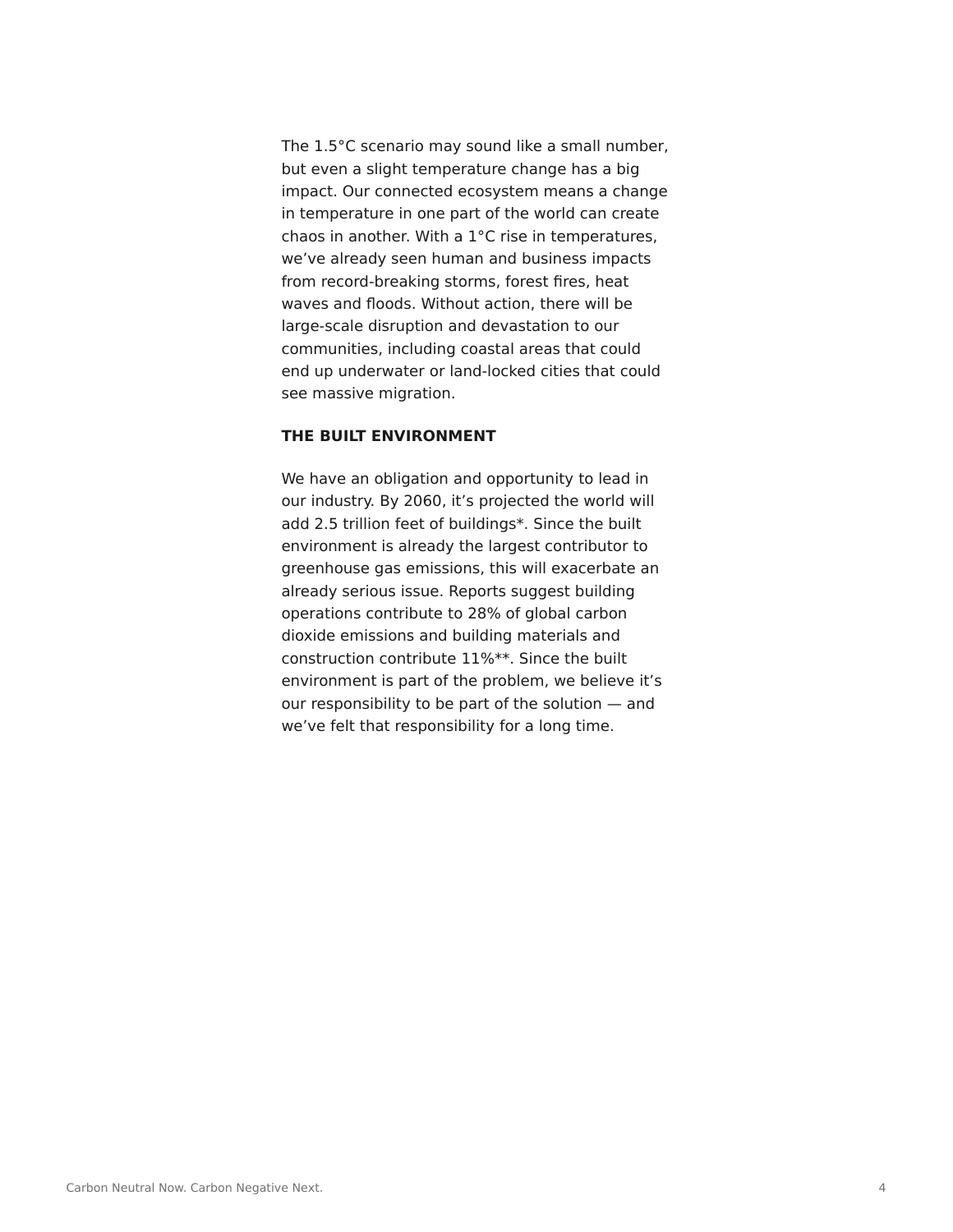# **Steelcase has been in business for over 100 years and has a long history of protecting the environment.**

In fact, it's been one of our core values since our founding. Over the past decade, we've cut our greenhouse gas emissions by over 30%. We've worked to remove dangerous chemicals from our processes, to reduce our water usage and to make investments in alternative energy. We plan to be in business for the next 100 years and beyond which is why we take the urgency of climate change and its projected impacts so seriously.

### **THE "RIPPLE EFFECT"**

As we've worked on this key environmental issue over the years, we've had the benefit of seeing how one action causes another and another  $-$  a positive "ripple effect." A growing number of organizations are also trying to reduce their carbon emissions and need our support. They need specific, detailed information about how we will meet our objectives and how our products and services can help them meet theirs. As we set our targets for additional carbon reductions in the future, we'll share how we measure and validate our carbon footprint. We will also ask our suppliers to join us by setting their targets.